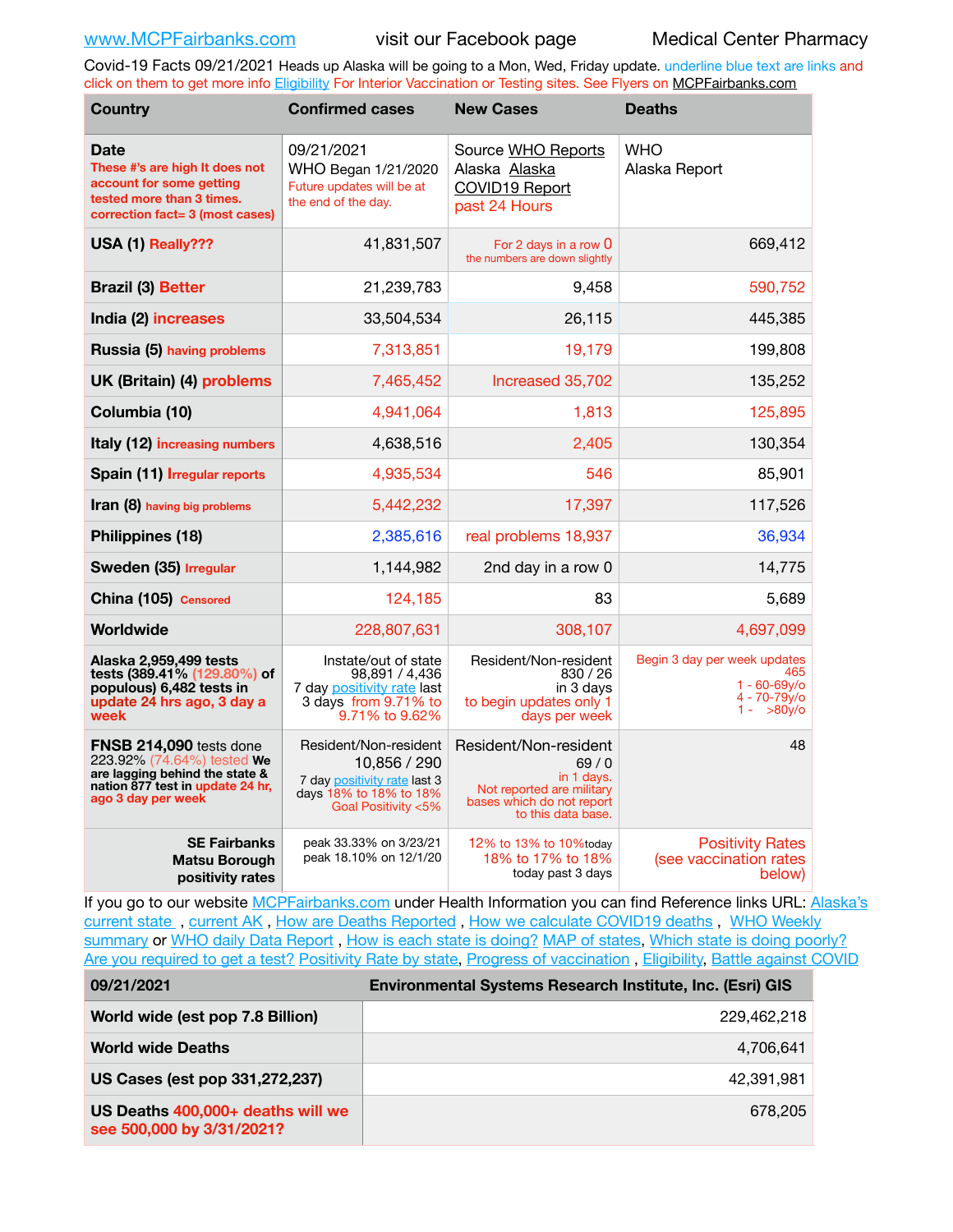# Impact of COVID-19 on the US Healthcare system

Estimated US Population 331.3 million 256.14% (85.38%) have been tested (847.8 million tests have been run) Estimated 5% of US population will test positive for Covid-19 16.56 million (currently 42.4 Million (12.81%) of population tested positive vs Alaska (13.01%) we have currently tested an est. 847.8 million based on 42.4 mill that have tested positive discount some of these numbers by 67% to account for multiple testing of same person.

If 8% will require hospitalization of the 16.56 million positive cases, we would need 1.325 million beds. Estimated by the American Hospital Association there are 800,000 staffed beds available.

The US has 2.8 hospital beds per 1000 our needs could be 56, China had 4.3, Italy 3.2, South Korea 12.3

The USNS Mercy and Comfort added 2,000 staffed beds, not ICU Of these estimated to be admitted to ICU 860,000. to ICU beds The US has 16,000 ICU beds we have 68,000-85,000 beds

 The Needs US could need 299,000 beds with ventilators  $\leq 16,000$  ventilators

**Summation:** Estimated needs could be 1.325 million hospitalized beds for just COVID-19 patients alone. If positives represents 5% of test run, then approximately 847.8 million have been tested, we have no idea how many tests have been run or how many multiple tests conducted on the same person, resulting in 42.4 million positive tests run with 678,205 total deaths with 2,759 deaths in the past 24 hours, ave 2320/day. In AK, with 98,891 positive cases 13.01% of Alaska, 2,237 hospitalizations, and 465 deaths. Hospitalization rate is 2.26% of those that test positive, Death Rate 0.44% overall or 20.79% of those hospitalized. Those >60 y/o represent 15% of positive cases, yet represent 80% of deaths. 776,801 vaccines given equal approximately 367,112 (48.30%) completed series and 409,689 (53.91%) vaccinated once of population.

Normal ICU stay 5-7 days, estimated ICU stay for COVID-19 2-3 weeks and they could tie up a ventilator for that length of time also, helping only 1/3 as many patients.

This is why we need to flatten the curve by social spacing and only essential travel.

Expected Death (these are just estimates based on other countries) if 5% of the US Population (16.56 million) test positive we are now at 29.137 million positive (8.8%) and if

1% die = 165,600 people

2% die = 311,200 people

3% die = 496,800 people

6% die = 993,600 people obviously we have passed the 1.325 million positive cases we are at 38.176465 million so if 5% of the US population (16.56 million) test positive and 6% of those die = 993,600 deaths if no vaccine, or if 3.09% (511,704) will die, but we are 11.5% of the population, we know 1.65% die or 631,809 people. World wide death rate of positive tests actually 2.05%. The US is at 678,205 1.60% of those actually tested positive, that is 70% lower death rate than when we started in 3/2020 , started at 6%. But we are slipping Death % have gone from 1.67 to 1.82%. There are 7.8 Billion people in the world 331.3 million live in the US (4.2% of the world's population) 12.76% have tested positive. The US deaths represents 14.41% of the world's death numbers and 18.47% of worldwide confirmed cases we should be at 4.2%. Interesting the US has access to the greatest health care in the world, yet experienced 1 death of 5 deaths worldwide or 20% of the worlds death yet represent only 4.2% of the population. What are we doing wrong?

In comparison to the flu in the US.

CDC Estimates. From 2010 to 2016, the flu-related death rate was between 12,000 and 56,000, with the highest season being 2012 to 2013 and the lowest being 2011 to 2012. Most deaths are caused by complications of the flu, including pneumonia or a secondary bacterial infection of the heart or brain. or 2,000 to 9,333 per year. In 2020 in the US has 19 million cases 180,000 hospitalized and 10,000 (0.052%) have died, typically it is 2% will die, compared to 1.60% with COVID19. 256.14% (US), 389.41% (Alaska), & 223.92% (Fbks) are still too few to protect us from future outbreaks. Experts feel that we need either need people to get infected with the virus and develop antibodies or get vaccinated to create immune antibodies to protect us, that we need >65% of the population to have positive antibody tests and preferably 70-90%, one expert felt they would not feel confident til >85% were positive, to give assurance (herd immunity) in order to go without masks and social distancing. NY City seems to have the highest number at 20%. Testing is so important. Currently we are testing at 45.11 Million tests per month. At this rate to test everyone once it will take 7.27 months or over 0.67 years. To test 3 times it would take 21.82 months or almost 2 years still from now

The [Flu](https://lnks.gd/l/eyJhbGciOiJIUzI1NiJ9.eyJidWxsZXRpbl9saW5rX2lkIjoxMDMsInVyaSI6ImJwMjpjbGljayIsImJ1bGxldGluX2lkIjoiMjAyMTAyMjYuMzYwNDA3NTEiLCJ1cmwiOiJodHRwczovL3d3dy5jZGMuZ292L2ZsdS93ZWVrbHkvb3ZlcnZpZXcuaHRtIn0.ePMA_hsZ-pTnhWSyg1gHvHWYTu2XceVOt0JejxvP1WE/s/500544915/br/98428119752-l) (Influenza kills approximately 1-2% of those infected ([1.6% positivity in Alaska](http://dhss.alaska.gov/dph/Epi/id/SiteAssets/Pages/influenza/trends/Snapshot.pdf) zero deaths for flu), SARS killed 800 people total, COVID19 appears to kill 1.60% (678,205) of those that test positive (12.81% of US COVID) or 20% less deadly than the flu and seems to be more contagious. (Seems to spread more readily) [Flu](https://lnks.gd/l/eyJhbGciOiJIUzI1NiJ9.eyJidWxsZXRpbl9saW5rX2lkIjoxMDEsInVyaSI6ImJwMjpjbGljayIsImJ1bGxldGluX2lkIjoiMjAyMTAyMjYuMzYwNDA3NTEiLCJ1cmwiOiJodHRwOi8vZGhzcy5hbGFza2EuZ292L2RwaC9FcGkvaWQvUGFnZXMvaW5mbHVlbnphL2ZsdWluZm8uYXNweCJ9.oOe3nt2fww6XpsNhb4FZfmtPfPa-irGaldpkURBJhSo/s/500544915/br/98428119752-l)  [rates dropped from 300 to single digits this year](https://lnks.gd/l/eyJhbGciOiJIUzI1NiJ9.eyJidWxsZXRpbl9saW5rX2lkIjoxMDEsInVyaSI6ImJwMjpjbGljayIsImJ1bGxldGluX2lkIjoiMjAyMTAyMjYuMzYwNDA3NTEiLCJ1cmwiOiJodHRwOi8vZGhzcy5hbGFza2EuZ292L2RwaC9FcGkvaWQvUGFnZXMvaW5mbHVlbnphL2ZsdWluZm8uYXNweCJ9.oOe3nt2fww6XpsNhb4FZfmtPfPa-irGaldpkURBJhSo/s/500544915/br/98428119752-l) note the start of mask wearing impacted flu numbers.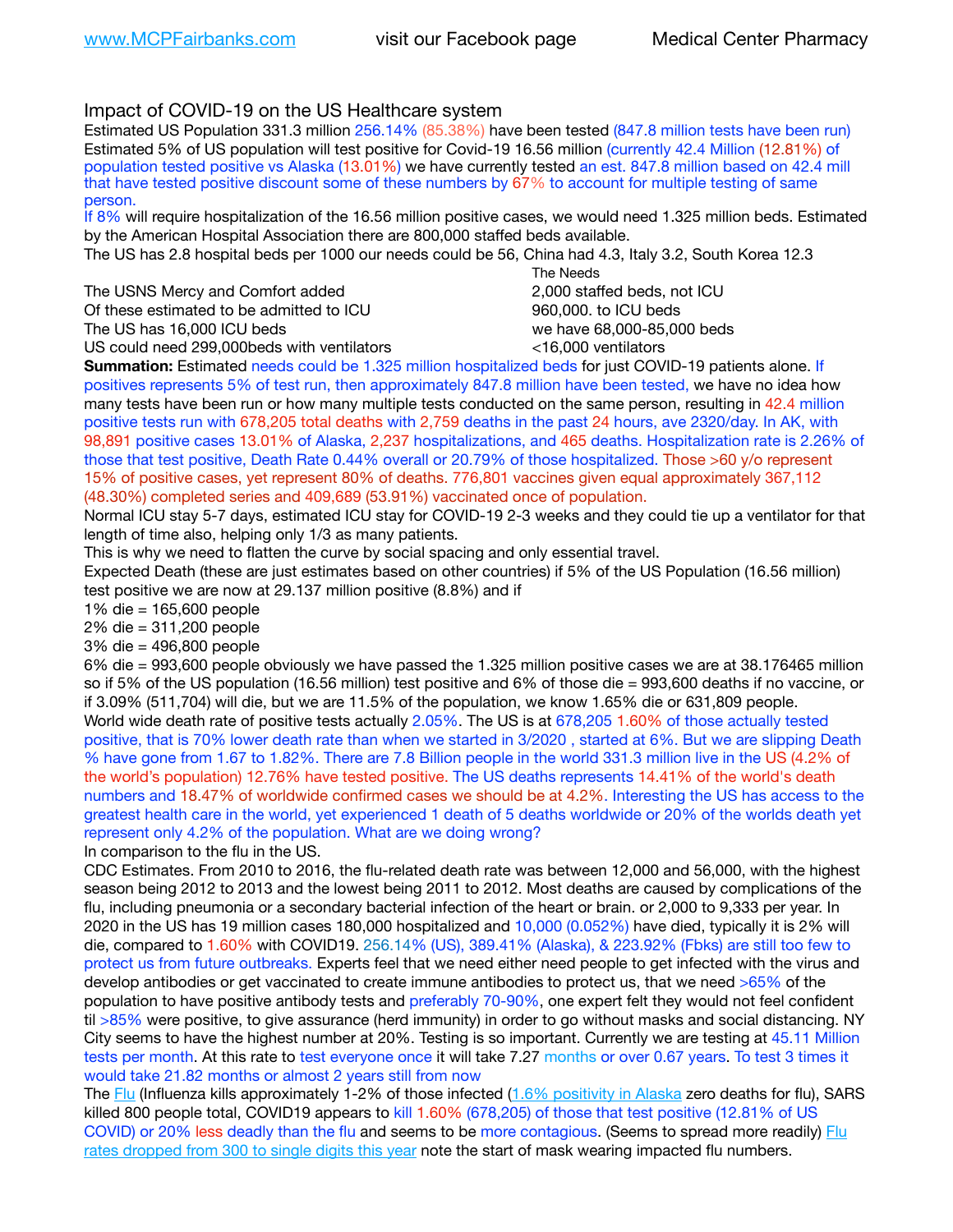[www.MCPFairbanks.com](http://www.MCPFairbanks.com) visit our Facebook page Medical Center Pharmacy

Alaska has 98,891 so far 10,856 in Fairbanks or 1 of every 9 of Alaskans, and with 48 of 465 deaths 1 in 9, the first case was transient foreign airline crew member. Interesting, the Source of Alaska's SARS-Cov2 virus originated not from East Asia by travelers or the west coast (Washington where it was first observed) , but came from the east coast of the US, and they were inoculated first from Europe, accordingly from New York's Governor and CDC. Currently 40 Variants known, only 14 of major concern in the US. (Europe's (china's)) Primary, plus an Ohio variant (COH.20G/501Y), California, [UK](https://www.cdc.gov/coronavirus/2019-ncov/transmission/variant-cases.html) (B.1.1.7), (7) South African (1.351), India (Delta), Delta-Plus, Peru (Lambda(C.37)), Mu (Columbia) and (2) Brazil (P.1), we have seen 6, Europe's (China) [variant,](https://www.webmd.com/lung/news/20210318/cdc-who-create-threat-levels-for-covid-variants?ecd=wnl_cvd_031921&ctr=wnl-cvd-031921&mb=kYbf7DsHb7YGjh/1RUkcAW0T6iorImAU1TDZh18RYs0=_Support_titleLink_2) California, Brazil, UK, South Africa, India (delta) now representing 96% of new tests, Mu (Columbia) the latest in Alaska so far, the last 5 in particular as they have a 50% increase in transmissibility vs 20% in the others over the China variant, the delta variant is 50% more transmissible than the UK (B.1.1.7)version, Mu(Columbia). For the latest in [Variance issues in Alaska](https://lnks.gd/l/eyJhbGciOiJIUzI1NiJ9.eyJidWxsZXRpbl9saW5rX2lkIjoxMDgsInVyaSI6ImJwMjpjbGljayIsImJ1bGxldGluX2lkIjoiMjAyMTA4MDUuNDQxMzM4NzEiLCJ1cmwiOiJodHRwOi8vZGhzcy5hbGFza2EuZ292L2RwaC9FcGkvaWQvc2l0ZWFzc2V0cy9wYWdlcy9odW1hbmNvdi9BS1NlcUNvbl9HZW5vbWljU2l0dWF0aW9uUmVwb3J0LnBkZiJ9.wjCZc7vYm_CIgdjPTJyJ9ehoQjtub_KeZLTKgTIA69A/s/500544915/br/110405970878-l)

**Best practice protection** is good personal Hygiene do not touch eyes, nose, mouth, wash hands frequently for at least 20-30 seconds, before you touch your face, and observe personal spacing of 6-18 feet. Remove your shoes in your house, frequently clean surface areas, let the cleaner sit 15-20 sec before wiping off. **We are recommending to wear any kind of mask.**

Drug treatment is being researched, but as yet not been verified, only suggested. Best to isolate those sick and isolate those most susceptible (old and preconditioned with risk factors)

**Risk factors:** Cardiovascular disease (56.6%), Obesity (41.7%), Diabetes (33.8%), age >60, respiratory problems, especially smokers or those who vape, High Blood Pressure

If you have been exposed self isolate for 2-4 weeks

One episode in China, a man tested negative for 27 days before showing symptoms. So Isolation may want to be considered up to 4 weeks not just 10-14 days.

Italy 1 in 10 positive cases admitted to ICU due to Hypoxic failure requiring mechanical ventilation. In NY it was 1 in 7 that required hospitalization, of the 5700 hospitalized 2634 were discharged (79% (2081)) or added (21%(553)), 9 in 10 put on a ventilator died.

Public policy development and education is important. **How Long does Covid-19 stay on objects**

| Air (droplets in air, sneeze/cough) | up to 3 hours |                            |
|-------------------------------------|---------------|----------------------------|
| Copper                              | 4 hrs         |                            |
| skin (SARS-COV2)                    | 9.04 hrs      | (Influenza virus 1.82 Hrs) |
| droplets on skin (sneeze)           | 11 hours      |                            |
| Cardboard (Amazon Box)              | 24 hrs        |                            |
| Plastic surfaces/Stainless Steel    | 72 hour       |                            |
|                                     |               |                            |



## Updated graph numbers.

40.00%

| Project outward                |  |                        |  |  |
|--------------------------------|--|------------------------|--|--|
| Exhalation can spray           |  | $1.5$ m $(4.9$ ft)     |  |  |
| spittle (droplets)             |  |                        |  |  |
| Coughing                       |  | $2 \text{ m}$ (6.6 ft) |  |  |
| Sneeze                         |  | 6 m (19.7 ft)          |  |  |
| Development of immune response |  |                        |  |  |



Early viral testing tests to see if you currently have the virus.

Later antibody testing tells us if you have been exposed and survived. But does not tells us if you have immunities to the virus. We will need to have both tests done in order to open the community..

Viral Antigen and Viral RNA tells us you have the disease and can spread the disease and if you can or are currently sick. IgM (short term) and IgG (long term antibodies) tells us you have experienced the virus or had the vaccine, and got over it. You may be resistant if your [antibody levels](https://www.cdc.gov/coronavirus/2019-ncov/lab/resources/antibody-tests.html) are high enough. [Current](https://l.facebook.com/l.php?u=https://www.itv.com/news/2020-10-26/covid-19-antibody-levels-reduce-over-time-study-finds?fbclid=IwAR3Dapzh1qIH1EIOdUQI2y8THf7jfA4KBCaJz8Qg-8xe1YsrR4nsAHDIXSY&h=AT30nut8pkqp0heVuz5W2rT2WFFm-2Ab52BsJxZZCNlGsX58IpPkuVEPULbIUV_M16MAukx1Kwb657DPXxsgDN1rpOQ4gqBtQsmVYiWpnHPJo2RQsU6CPMd14lgLnQnFWxfVi6zvmw&__tn__=-UK-R&c%5B0%5D=AT1GaRAfR_nGAyqcn7TI1-PpvqOqEKXHnz6TDWvRStMnOSH7boQDvTiwTOc6VId9UES6LKiOmm2m88wKCoolkJyOFvakt2Z1Mw8toYWGGoWW23r0MNVBl7cYJXB_UOvGklNHaNnaNr1_S7NhT3BSykNOBg) [View of antibodies/immunity](https://www.livescience.com/antibodies.html)[.](https://www.itv.com/news/2020-10-26/covid-19-antibody-levels-reduce-over-time-study-finds) We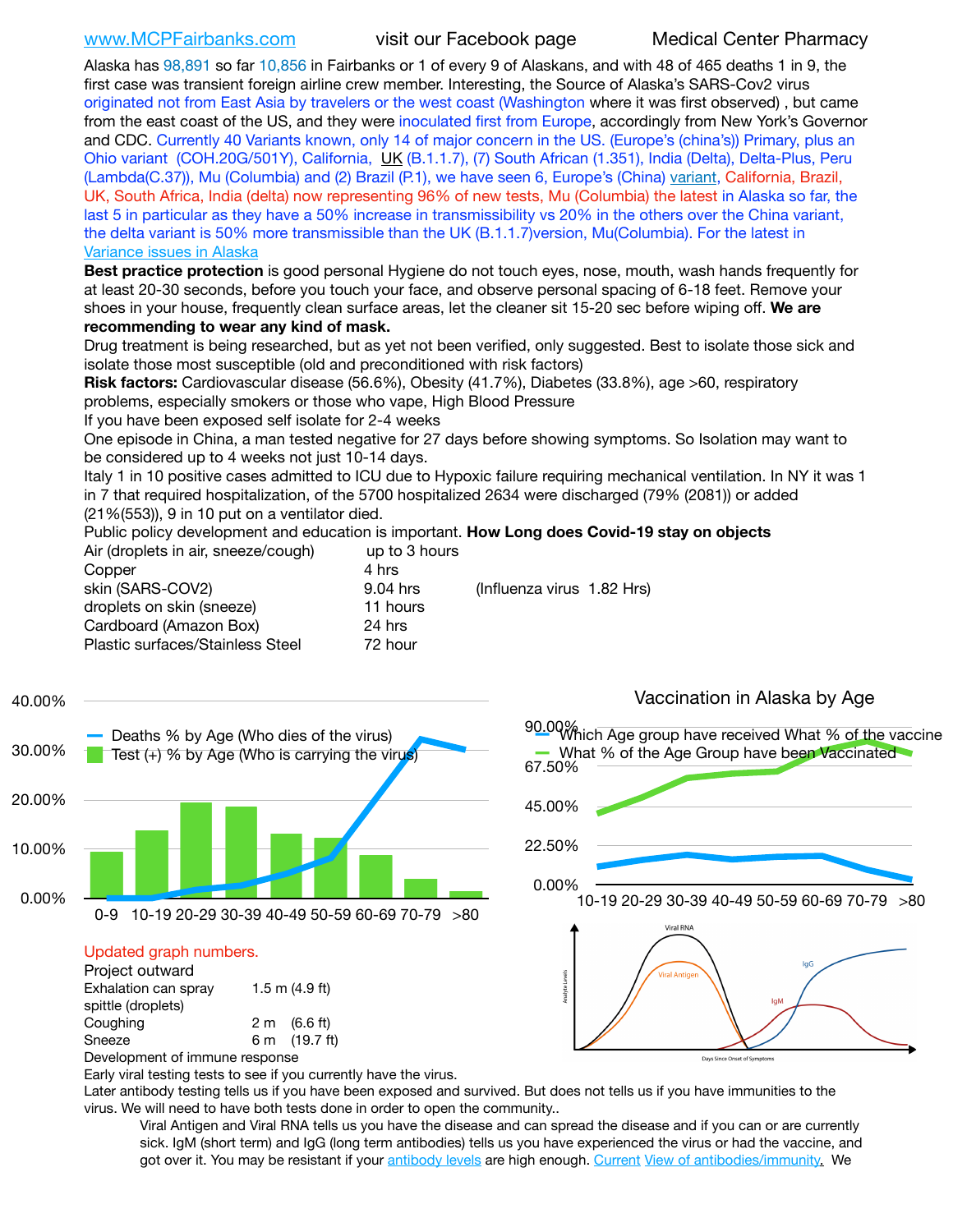[www.MCPFairbanks.com](http://www.MCPFairbanks.com) visit our Facebook page Medical Center Pharmacy

have tested currently 389.41% (129.80%) of the Alaskan population and over little over 256.14% (85.38%) of the US population, discount these numbers by 67% to reflect multiple testing of the same person. To be safe, we need at least 25% to see if we are making progress,  $60\%$  to [barely qualify](https://www.nature.com/articles/d41586-020-02948-4) to be safe, and  $70-90\%$  to be assured we will not see a second wave of sickness. Some experts will [not feel safe til we are at 85%](https://www.bannerhealth.com/healthcareblog/teach-me/what-is-herd-immunity). See bottom of last page to see how and where in Alaska do we and each of the boroughs stack up, compared to other states and the nation. Three types of clinical laboratory COVID-19 or SARS-CoV-2 tests are being developed:

 Molecular Gene sequencing (current method), Viral antigen (testing parts of the virus), Host antibody tests (serology). They detect the virus in different ways.

Mask & [Mask Usage:](https://www.nationalgeographic.com/history/2020/03/how-cities-flattened-curve-1918-spanish-flu-pandemic-coronavirus/) N95 filter out 95% of the particles in the air 3 microns in size or larger.

| Conflict                                                 | Comba<br>t Death | Past<br>24<br>hours |
|----------------------------------------------------------|------------------|---------------------|
| Revolutionary<br>War                                     | 8,000            |                     |
| <b>Civil War</b>                                         | 214,938          |                     |
| World War I                                              | 53.402           |                     |
| World War II                                             | 291,557          |                     |
| <b>Korean Conflict</b>                                   | 33,686           |                     |
| <b>Vietnam</b>                                           | 47.424           |                     |
| <b>Gulf War</b>                                          | 149              |                     |
| Afghanistan                                              | 1.833            |                     |
| <b>Iraq</b>                                              | 3,836            |                     |
| 1918 Flu                                                 | 675,000          |                     |
| 9/11 deaths                                              | 2,977            |                     |
| <b>COVID19 deaths</b><br>from 1/20/2020 to<br>09/21/2021 | 678,205          | 2,759               |

at are about 10-12 microns in size. Bacteria are larger, so is dust, Gas molecules and viruses are smaller. PM2.5 are 2.5 microns in size. **Viruses** can be 1 micron in size, 0.3 micron in size, or 0.1 microns in size, so they **will pass right through**. **We recommend wearing any mask, the mask may provide up to 5 times the protection** ver **wearing no mask at all**. It still **does not protect** the wearer from contracting the infection, it **can inhibit** the spreading, something is **better than nothing at all**. **Remember there is a clean side ( the side towards you) and a dirty side,** the side to the contaminated air is dirty. If you are COVID positive then this is reversed.

When handling the mask, do not touch the dirty side and then touch your face, Wash properly your hands first after touching the dirty side before touching your face. If you are infected the dirty side is the inside surface of the mask. Wash your homemade mask in hot water wash >133F (for at least 10 minutes) and rinse to sanitize with high heat >133F Plus and a weak bleach or peroxide (not Both) the mask. Daily if possible. If you are a frontline health care provider with a homemade fabric mask 2 hours. Do not touch the dirty side.

Mask usage: 5/13/21 While the CDC has changed it's recommendations for those who have gotten vaccinated to go mask free, except on Mass Transportation such as buses and airline, or when in crowded situations, like concerts.

Those that have not been vaccinated are still advised need to wear a mask, they are now the population at risk.

The risk has now increased for those non-vaccinated folks. They no longer have the masked people in the community to protect them. While those who have been vaccinated will not get sick or as sick. They can still pass, much more easily without the masks, the virus to those who have not been vaccinated to make them sick.

Therefore, it is even **more imperative** that those that have not been vaccinated, wear a mask to protect themselves, or get vaccinated. The sea of those with the potential to have the virus now are those <12 y/o of age, those >  $12y$ /o who have not been vaccinated, or those who have been vaccinated and are transitory carriers. Currently, this is about 50% of the US population and about 60% of the Alaskan population. And about 80% of all children under 18y/o at this moment.

**Alcohol solutions** should be 60-80% alcohol **70%** is optimal. **Keep wet and rub 30 seconds**, or Happy Birthday song sung 3 times. **Hydrogen peroxide diluted to 2%** or 4 teaspoonful per quart of water (20ml per 946ml) Bleach the same ratio **Vinegar and ammonia are good cleaning agents, but not disinfectants**. **Do not mix** any of these agents together, toxic fumes can result. **Disinfectants, in order to be effective**, should remain on the applied surface, to be cleaned moist **(wet) for 30 seconds to 4 minutes** depending on material. Caution may dissolve glue or adhesives or bleach and discolor items, check with manufacturers. Do not let it get inside electronic devices. UV (10 minutes), [UV light](http://www.docreviews.me/best-uv-boxes-2020/?fbclid=IwAR3bvFtXB48OoBBSvYvTEnKuHNPbipxM6jUo82QUSw9wckxjC7wwRZWabGw) only kills where it can see.

## **Myths**

Taking hot baths, using colloidal silver, eating garlic soup, gargling with bleach are not proven to be effective. We have already seen using chloroquine taking the wrong form in the wrong dose can be fatal, one death and one critically injured. (see Arizona couple after listening to the past-president)

**We have heard of all kinds of cures.** To date there is no curative or preventative treatments, only supportive therapy. At this point there is **no proof** that Quinine, zinc, Hydroxychloroquine, Chloroquine, or Vitamin C works. As they say wives-tale at best, irresponsible reporting most likely. We have seen no information that they work.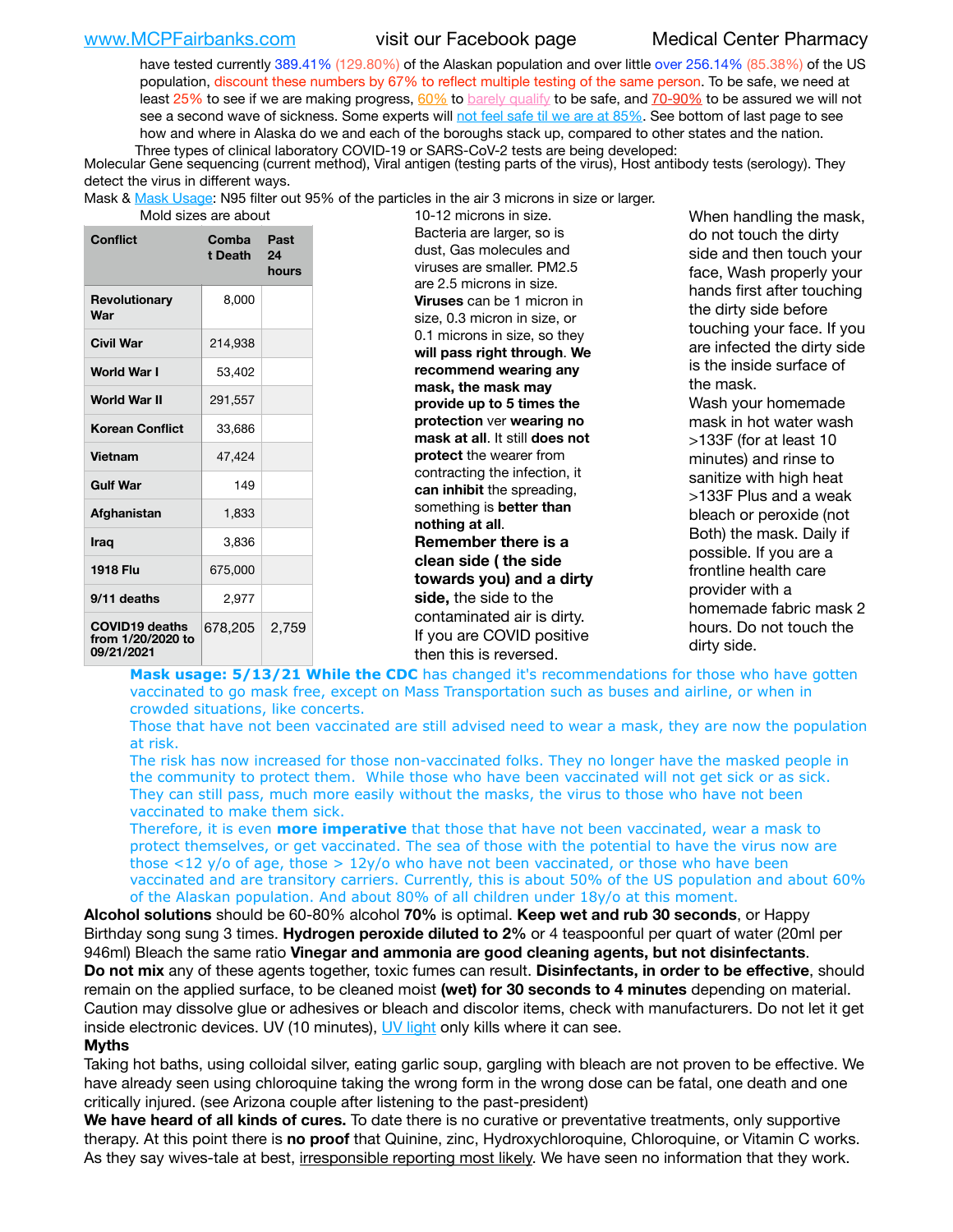## [www.MCPFairbanks.com](http://www.MCPFairbanks.com) visit our Facebook page Medical Center Pharmacy

There have been ineffective dosing issues, over-dosing issues, permanently killing the senses of smell or taste, inappropriate usage, cardiac arrhythmias, and death from the usage of these agents have been reported. The virus may die out with heat of summer, or cold weather, this is a myth, There are a couple of studies at show the virus can withstand 98F. We know the body tries to use up to 104F to potentiate our immune system, to kill viruses. Taking NSAID, Aspirin, Ach-Inhibitors, Arb's and you get the COVID-19 infection are not contraindicated and no clinical evidence that says you should stop any of these classes of medications. It would be misguided and ill advised if you did so, In other words, Unless your doctor makes changes, keep taking your medications unless told to do otherwise.

**Vaccine Myths and Fake information:** There are no microchips, tracking devices, fetus tissue, at all in the vaccines. Vaccines will not and can not change your DNA., It can not change the fertility of men or women. It seems to be safe to the fetus and pregnant women. You should continue to wear a mask til we get to Herd Immunity levels, but can remove masks if you are outdoors, but not at concerts where you are close together. You should still get vaccinated (complete series) even if you got COVID. If you have some of the co-morbidities, it is important that you do get vaccinated, the side effects of the vaccine will be milder and survivable than getting COVID. When you have questions, ask a pharmacist or your doctor.

As of 12/21/20, DHSS was aware of 11 reports regarding possible allergic reactions from Alaska's hospitals to CDC: Bartlett Regional Hospital (8), Providence Alaska (2) and Fairbanks Memorial Hospital (1). Two were identified as anaphylaxis and one of those resulted in hospitalization for ongoing monitoring. In the other three cases, symptoms were mild and not considered anaphylaxis. the hospitalized patient has been discharged and is doing well. The CDC said there appears to be no obvious geographic clustering of these reactions, nor was a specific production lot involved. People who experience anaphylaxis after the first dose should not receive

a second dose, according to CDC recommendations. For being one of the first states in that nation to start vaccinating, those <16y/o, we have slowed down vaccinations to where we are now way behind. More people are getting sick more frequently. Soon we will have more deaths. Due to vaccination resistance, Alaska has pushed itself into near last place, in the nation, as to when we will reach "herd immunity". This is the date when we can safely remove our masks and other restrictions.

Check our website [www.MCPFairbanks.com](http://www.MCPFairbanks.com) for the 13 testing sites in the interior of Alaska.

Who is eligible now? All Alaskans >12 y/o, can receive the Pfizer vaccine and those >16 y/o can receive all of the other vaccines, all visitors can get vaccinated. Johnson and Johnson, has been reinstated, but I would caution not to



give it to women 12-50 years old. For details about eligibility, to find a provider visit [covidvax.alaska.gov.](https://lnks.gd/l/eyJhbGciOiJIUzI1NiJ9.eyJidWxsZXRpbl9saW5rX2lkIjoxMDYsInVyaSI6ImJwMjpjbGljayIsImJ1bGxldGluX2lkIjoiMjAyMTAxMjguMzQwODU3NjEiLCJ1cmwiOiJodHRwOi8vZGhzcy5hbGFza2EuZ292L2RwaC9FcGkvaWQvUGFnZXMvQ09WSUQtMTkvdmFjY2luZS5hc3B4In0.-Xwhl42jAWOMS7ewfS85uxwrwjohCso3Sb81DuDKtxU/s/500544915/br/93796640171-l) for vaccination sites or call 1-907-646-3322 for questions [covid19vaccine@alaska.gov](mailto:covid19vaccine@alaska.gov?subject=COVID19%20Vaccine%20questions) 9 am – 6:30 pm Monday - Friday and 9 am-4:30 pm Saturday and Sunday. You may be put on hold, but you will not need to leave a message for a return phone call if you call within business hours. Keep these tips in mind when scheduling. checkout our website [www.MCPFairbanks.com](http://www.MCPFairbanks.com) Please keep these tips in mind when scheduling. Be sure to keep and save your proof of vaccination cards as you may need it for travel purposes in the future. Gao Fu, the director of the China Centers for Disease Control, admitted on 4/10/2021 that the country's vaccines don't exactly give Covid-19 a knockout blow. One study from Brazil found that the vaccine from the Chinese company Sinovac was 50.4% effective, compared to Pfizer's 97%. Fu said the government is looking for ways to boost effectiveness.

# Many Alaskans live with underlying health concerns

You can not change your age but you can affect change with other risk factors. Nov. 17, 2020 for more information check out **[Alaska DHSS Insights](http://dhss.alaska.gov/dph/Epi/id/Pages/COVID-19/blog/20201117.aspx)** 

Epidemiologists within the Section of Chronic Disease Prevention and Health Promotion analyzed reports from about 8,500 randomly-selected Alaska adults who participated in the annual [Behavioral Risk Factor Surveillance System \(BRFSS\)](http://dhss.alaska.gov/dph/Chronic/Pages/brfss/default.aspx) telephone survey between 2016 and 2018. About 67% of Alaska adults — two out of three — have at least one of the following ongoing health concerns that have been shown to increase chances for serious illness from COVID-19:

- 46% of Alaska adults are current or former smokers
- 32% have obesity BMI >30.0
- 8% have type 1 or type 2 diabetes
- 6% have chronic obstructive pulmonary disease (COPD)
- 5% have heart disease or have had a heart attack
- 2% have chronic kidney disease